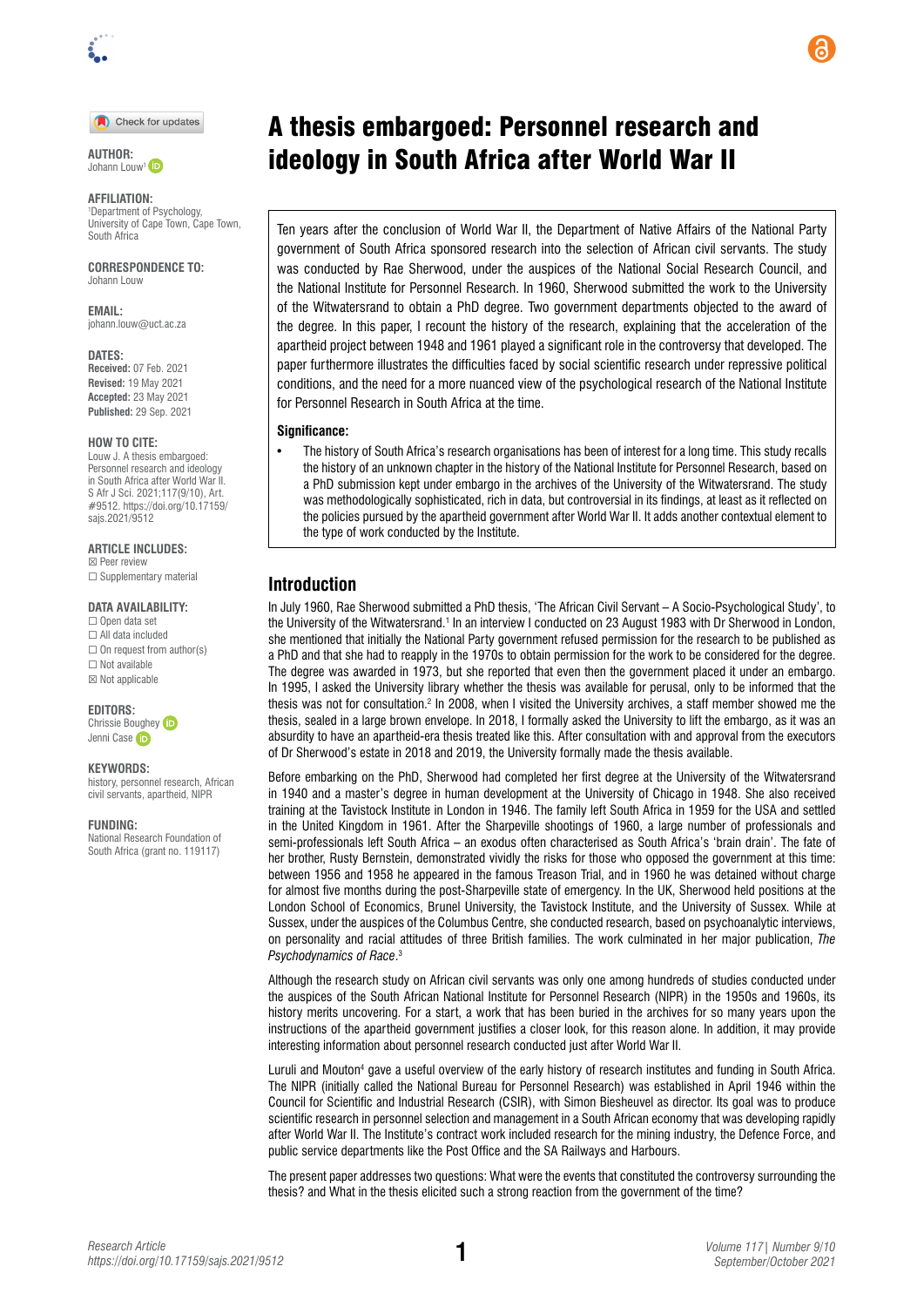

## **Trouble with the thesis**

Sherwood recalled that the National Social Research Council (NSRC) made a grant available to study African civil servants, with an eye on selecting 'men who would be able civil servants, hardworking and honest and honourable' (Sherwood R 1983, personal communication, 23 August). The records of the NSRC in the National Archives show that, in May 1954, it approved a request from the Secretary of the Department of Native Affairs (DNA), Dr W.W.M. Eiselen, to conduct research on the selection and efficiency of the 'Bantu civil servant'.<sup>5</sup>

A Supervising Committee was approved by the Minister of Education, Arts and Science, which included the Director of the Bureau of Educational and Social Research as chair (S. Pauw, later replaced by P.M. Robbertse), P.A.W. Cook and A.C. Myburgh, both from the DNA, and S. Biesheuvel of the NIPR. The records of the Supervising Committee<sup>5</sup> intimated that they were looking for an experienced researcher. Sherwood's master's degree from the University of Chicago, a good research record, and the fact that she represented the Union government at a UNESCO conference in Mexico, made her a good candidate to conduct the research in the eyes of the Committee. She was appointed as a part-time Senior Research Officer at the NIPR in July 1954, with the responsibility to lead the research under the direction of this Committee.

It is difficult to establish from the existing documentation why the DNA sought to improve the selection and training of African civil servants. The only direct evidence for the DNA's motivation is contained in an untitled document from April 1954.6 It stated (translated from Afrikaans) that the problem in South Africa and indeed in Africa was that 'Native personnel' were often appointed with no consideration of their intellect or aptitude for the tasks they had to fulfil. This had a negative impact on their work efficiency and prevented them from making a useful contribution to their developing societies. It therefore would be worthwhile if it were possible to identify 'gifted Natives' who could accept responsibility and who had an aptitude for their jobs, argued the unidentified author (compare Sherwood's statement above about able, hardworking, and honourable civil servants). The Department therefore proposed the development of psychological tests, according to this document, which were designed to determine what aptitudes were required for different jobs in the civil service. The DNA clearly was looking for a practically useful outcome: the delivery of psychological tests for the selection of African civil servants. The NIPR, with its extensive experience of developing such tests for the classification of African workers in the gold mining industry, was a logical choice to conduct the research.

The broader political context may provide further pointers as to the DNA's motivation for this research. The National Party in the early 1950s started to address the challenge posed by urbanisation and administration of black South Africans to its apartheid vision. The DNA, with a wide range of responsibilities covering African labour bureaux, housing, immigration, and tax collection, played an essential role in controlling this challenge. During the 1950s, the DNA grew from a relatively small department to 'a largely autonomous "state within a state"<sup>77(p.30)</sup>, with a staffing complement of more than 3000. Hendrik Verwoerd, who later would become Prime Minister, was appointed as the Minister of Native Affairs in 1950, to reorganise the Department into a much more efficient unit. Posel<sup>8</sup> has argued that as a social scientist himself, Verwoerd was one of the most assertive champions of the powers of science as the basis for informed planning, and the need for bureaucrats to administer and control the urban African population.

At the start of the study the Supervising Committee interpreted its mandate quite broadly:

> *every factor which might be supposed to have a bearing on the efficiency of the Bantu civil servant … would be investigated … Before practical recommendations involving the selection, training and management of these workers could be made, it was essential that a very broad foundation of understanding of the social, cultural and psychological factors involved in work attitudes and job performance be established.9(p.1)*

The motivation for framing the research in this way, broader than the DNA requested, cannot be ascertained from the documentation, but it clearly created an opportunity to extend the project beyond its narrow focus on selection and testing. The Supervising Committee, in broadening the scope of the study in this way, created essentially two studies: one aimed at developing tests for selecting African civil servants, requested by the DNA; and a more politically sensitive one in which the overall functioning of African civil servants in the DNA would be explored. It is not clear who convinced the Supervising Committee to re-direct the study along these lines, but, in her interview, Sherwood suggested that she had argued for such a broader study, and that the Committee had agreed to it. As it turned out, the development of psychological tests received much less attention than the social, cultural, and psychological factors mentioned above. For example, the NIPR published only an interim report on the 'selection and work efficiency of Bantu public servants' as late as December 1961.<sup>5</sup> The DNA was less than impressed with this situation, as described below.

In the progress report for the period October 1956 to October 1957<sup>10</sup>. two project reports were included: a 43-page report on 'The Bantu Clerk: A study of role expectations', and 'Motivational analysis: A comparison of job attitudes among African and American professional and clerical workers'. The Committee recommended that the former be published in the *Journal of Social Psychology*11, while the second one was presented at the 1957 conference of the South African Psychological Association<sup>12</sup>. The report noted that approval to publish was obtained from Eiselen as Secretary of the DNA, indicating that the Department was at least informed about publications from the study.

Sherwood's intention to use the material to write a thesis was never a secret. In September 1955, the Supervising Committee noted that she requested to use material not covered by the report to the DNA for a doctoral thesis, but preferred that 'she should leave the matter over until she had completed the final report, and that a request containing details of the aspects involved would receive sympathetic consideration and would be submitted with the Committee's recommendations to the Department of Native Affairs'.<sup>13(p.2)</sup>

The project drew to an end by the early 1960s. Sherwood handed in the thesis in July 1960, without informing the Supervising Committee. The University records show that it was 'based on a research project carried out in the National Institute for Personnel Research under the auspices of the National Council for Social Research'.<sup>14(p.1)</sup> In October 1960, the Secretary of the Department of Education, Arts and Science (DEAS) informed the Registrar of the University that it had come to their notice that Ms Sherwood had submitted a thesis for a PhD.15 It is not clear how it came to their notice; the Secretary wrote only that it was 'by accident'. The Registrar was asked whether it concerned the selection and efficiency of Bantu civil servants. The letter also pointed out that Sherwood was employed by an ad hoc committee (the Supervising Committee) of the NSRC, who had not given permission to use the results for her own purposes. Not only that, but the report on the research had not been completed and submitted.

Sherwood replied that it was her understanding from the beginning that she would be permitted to submit part of the work for a thesis, and that her request was supported by the Committee.16 She had regularly discussed it with Biesheuvel as her supervisor and had applied to the University for admission to the PhD with his approval. She remarked that the thesis she submitted was very different from the report to be submitted to the NSRC, in that the report was oriented toward the practical problems of personnel selection, while the thesis was concerned with exploring a number of theoretical propositions as 'a contribution to science'. Furthermore, the interim report was completed in May 1960 while the thesis was submitted in July 1960.

Biesheuvel also wrote to Robbertse<sup>17</sup> as Chair of the NSRC and indicated that he too believed that Ms Sherwood had received permission to proceed with the thesis, and that she had always acted with his knowledge and approval. Biesheuvel reiterated that Sherwood's thesis was not about the selection of clerks, but on the development of personality. A month later, however, after scrutinising the documentation, Biesheuvel acknowledged to Robbertse that he might have been under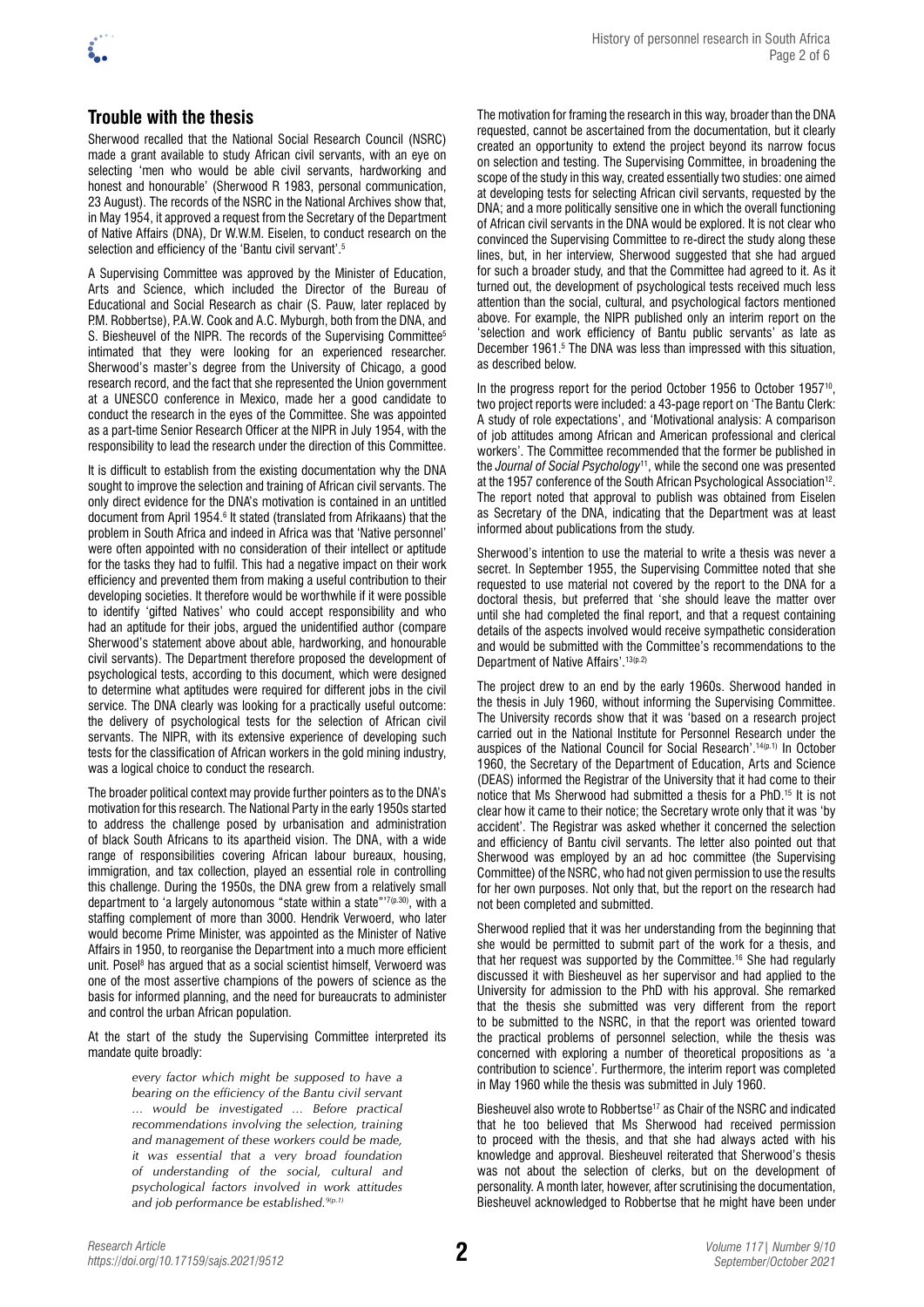a wrong impression and that Sherwood needed prior permission from Council to submit the thesis.18

The summary of the history of the project showed that Sherwood signed her contract on 5 October 1954. The contract stipulated, inter alia, that:

> *all information collected by the Grantee during the course of the investigation shall be considered confidential and shall not be divulged or in any way made public without the written consent of the Supervising Committee, provided that if the Grantee wishes to use data collected by her during the investigation for the purpose of presenting a thesis to a university she may apply to the Supervising Committee for such permission.5(p.2)*

When the DEAS received the thesis from the University, they sent it to Eiselen, asking whether the thesis would embarrass the DNA (by that time Eiselen was no longer Secretary of the DNA). Eiselen's report<sup>19</sup> gave the thesis serious consideration, providing an accurate and fair summary. He regarded much of the thesis as quite technical, with '*duistere vakterminologie*' (dense jargon), and therefore unlikely to cause much harm. However, the main findings and conclusions were stated in very clear language (see the discussion on the results of the thesis below), which could be grasped quite easily in reviews and in the press. It may thus be, he concluded, that the Department had commissioned research to find methods to improve the efficiency with which the African clerks delivered services to their communities, but instead would be castigated for its role in administering 'unjust' government policies of separate development.

The Secretary of DEAS subsequently informed the University that permission could not be granted.20 Apparently, the Department of Bantu Administration and Development (DBAD), as the DNA was called by then, at this stage played no role in the decision. The Secretary for the DBAD wrote to the DEAS only on 7 September 1961, noting that it had come to their attention that Sherwood had submitted a thesis, and asking for a copy.21 On 15 June 1962, the DBAD wrote that it could not give permission for the work to be submitted – nine months after the DEAS had reached the same decision.<sup>22</sup>

A few months later, the Secretary for the DBAD gave reasons to the DEAS for the recommendation.23 It claimed that the data on which Sherwood reached her conclusions were incomplete and did not represent the views of the ordinary 'Bantu civil servant'. It was furthermore claimed that the findings were already dated, as many senior positions had been created in the civil service for 'Bantus' since the thesis had been completed (the letter cited no evidence to support this claim). Thus, stated the DBAD, releasing the thesis would not present an accurate picture of the situation and may in fact interfere in the Department's efforts to improve the situation. Briefly put, releasing the thesis would not have had any positive outcomes.

By September 1962, therefore, the fate of the thesis was settled: both government departments involved in the study refused permission for the thesis to be considered for a degree. In February 1962, the Secretary of the DEAS warned Sherwood in no uncertain terms, that 'Should you publish the material or make use of it in any way without the approval of the National Council for Social Research, the matter will be referred to the Attorney General…'24. The University of the Witwatersrand informed Sherwood that they could not accept the thesis without this approval.

As far as the original request from the DNA was concerned, in July 1961, the Secretary of the DEAS asked the President of the CSIR for copies of the complete set of psychological tests on the selection of African civil servants, as well as for a manual with information about norms, reliability, and validity. The letter stated further that the tests that had been sent to them (the NSRC files in the Archives contain nothing on this) were practically 'useless' and warned that no further funding would be forthcoming.25

In December 1961, the Supervising Committee submitted an interim report on the development of these tests.26 It provided a summary of the

research conducted, but with no mention of the developments around the thesis. It admitted that the final practical outcomes were disappointing, to say the least. According to the report, it was not yet possible to devise a set of personality tests that could be used for selection of African public servants, while the results of the tests of ability that were tried were not promising. The test results showed weak relationships with efficiency criteria such as productivity and job satisfaction considered in the study. Nevertheless, a preliminary battery of tests was finally constructed, named the 'Normal Battery'. It contained an omnibus set of tests: of intelligence, reading comprehension, vocabulary, spelling, and computation. Although not fully standardised, both Afrikaans and English language versions were available.

The response of the DBAD to these interim results was no less severe than the views of the DEAS a year before. The Secretary of the DBAD informed the Secretary of the DEAS that it was impossible to make use of the tests developed by the NIPR. The two versions of the Normal Battery, as well as the Interim Report, were thereby returned, and as far as the archival records go, this was the end of that part of the project.<sup>27</sup>

The thesis, and the award of a doctorate, not surprisingly, were very important to Sherwood, and she made two further attempts to get the government departments to overturn their refusals. In October 1965, she again requested the University to approach the DEAS. The Registrar wrote to the Secretary of the DEAS, reiterating the University's preparedness to regard the contents of the thesis as secret, to be released only to the examiners, and not to be placed on the library shelves.<sup>28</sup> Robbertse approached Eiselen again, this time to ask whether in his opinion the thesis should go forward for examination.29 Eiselen replied within a week, stating that the thesis may very well be unacceptable to the DBAD, as it provided a twisted presentation of government policy.30 Although he did not want to comment on the academic merit of the thesis, he nevertheless remarked that the work did not show the necessary objectivity required from a serious academic researcher. This observation notwithstanding, he expected that the thesis most likely would be accepted as adequate for a doctoral degree, and if the University could keep it secret, it could be submitted.

Eiselen's prediction about the DBAD turned out to be accurate, as it informed the Secretary of the DEAS four months later that it could not approve submission. $3^5$  The DEAS waited until March 1968 to inform the University that the thesis still could not be accepted for submission towards a doctoral degree.<sup>32</sup>

Sherwood, however, was not ready to give up. Five years later she approached the University again, whereupon the Faculty of Arts appointed an ad hoc committee to consider the request.14 (As the records of the National Archives are silent about these events, I relied upon the University archives for a description of what transpired in 1973). The minutes of this committee's meeting show that when the thesis was submitted in 1960, three examiners were appointed before the process was halted: Professors Simon Biesheuvel and I.D. MacCrone of the University of the Witwatersrand, and Kurt Danziger of the University of Cape Town. The reports were generally very favourable, although some revisions were required. Then, on '14th September 1961, the Secretary for Education, Arts and Science wrote to confirm that permission would not be granted to the University to "consider" the thesis submitted by Mrs Sherwood for the Ph.D. degree<sup>'14(p.2)</sup>. The minutes show that only when Sherwood and the University re-submitted their representation to the DEAS in 1973, was permission given, on 20 September 1973, that the work could be considered for a doctoral degree. The conditions, however, were that the work should be treated in the strictest of confidence, and was 'not to be reproduced or placed in the University library where general readers could have access to it $14(p.3)$ . These were exactly the conditions the University was prepared to accept eight years previously to enable the thesis to proceed to examination.

At its meeting on 1 October 1973, the ad hoc committee considered the original examiners' reports and subsequent revisions of the thesis. The head of the Department of Psychology, Prof. Jack Mann, was requested to consider the thesis, the examiners' reports, and the candidate's revisions, to see whether Sherwood adequately addressed the concerns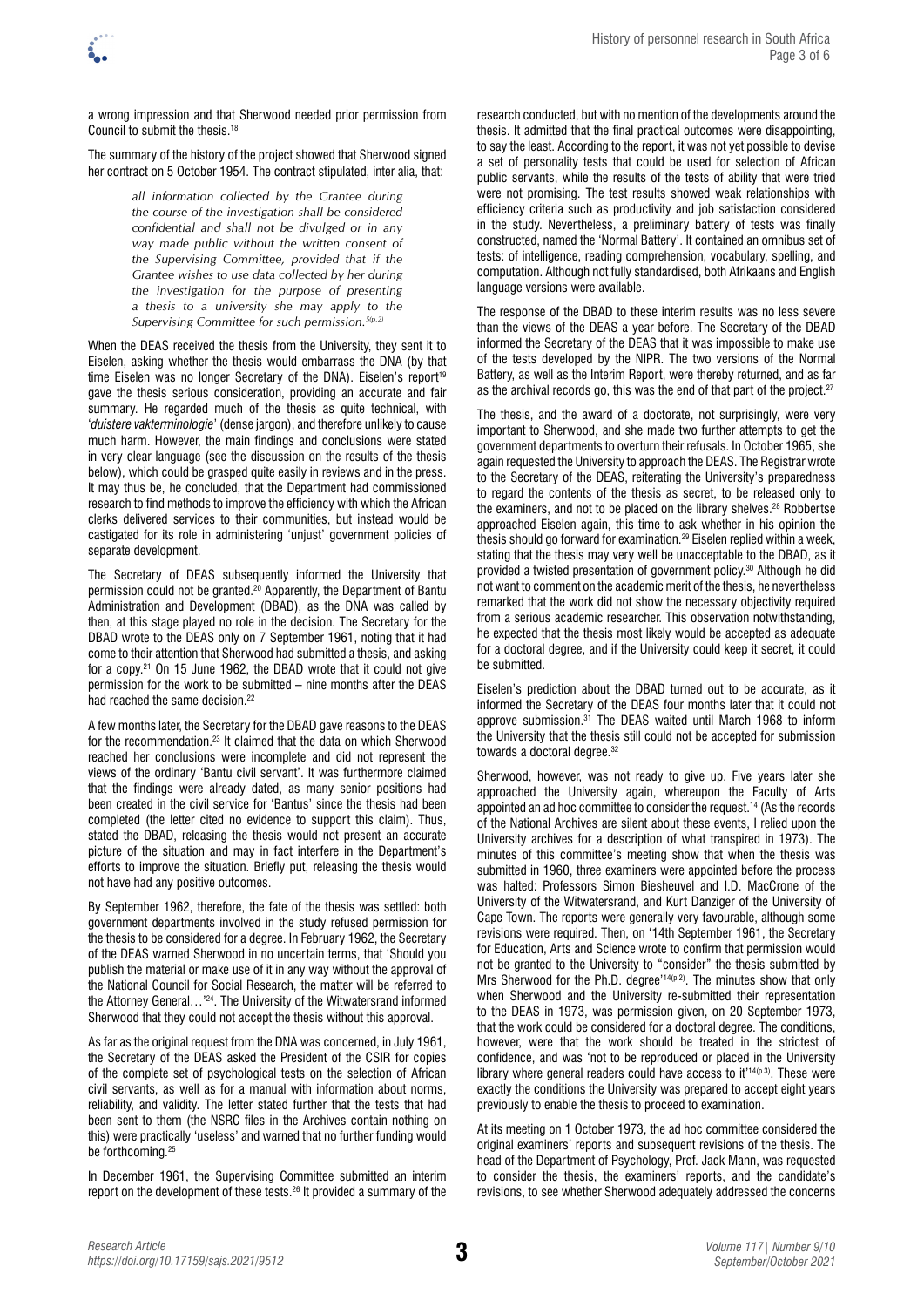of the examiners. Upon receiving Mann's favourable report<sup>33</sup>, the committee decided, given the exceptional circumstances surrounding the thesis, that the degree be awarded, but under the conditions stipulated.

In conclusion, it is fair to say that the original purpose of the study, to develop psychological instruments that could be used in selecting African clerks for the DNA, came to an embarrassing end. The Interim Report referred to above arrived six years after the study was launched and was brief and cursory. Apart from the two tests, with no data on norms and no manual, there was not much that the Department could use, as the authors of the Report in fact acknowledged themselves. By contrast, Sherwood's thesis consisted of 221 single-spaced pages, in which she presented a huge amount of qualitative and quantitative data, together with carefully developed arguments. It is difficult to avoid the conclusion that the thesis part of the project superseded the less ambitious aims that the DNA originally had in mind. As indicated earlier, the choice of the Supervising Committee to include social, cultural and psychological factors involved in work attitudes and job performance in the research set the research project on this path.

The second part of the paper explores the thesis itself, to find out why it was so troublesome and why the question arose whether its contents would be embarrassing to the DNA.

## **Results and conclusions of the thesis**

To establish 'the very broad foundation' that the Supervising Committee envisaged, Sherwood drew a large sample (*N*=392) of African clerks, teachers, social workers, and nurses together to study middle-class social attitudes and values. The group of African clerks comprised all employees of the DNA in Johannesburg (57); a random sample of African clerks working for the DNA in Pretoria (26); all African clerks employed by the Johannesburg City Council (102); and an informal sample of similar employees of private firms in Johannesburg (20). Chapters 3, 4 and 5 of the thesis describe the results of this part of the study.

The 57 African men who were employed as clerks in the Johannesburg office of the DNA provided the data for the rest of the thesis (Chapters 7 to 10). The chapters cover themes such as personality, work ideology and motivation, role expectations, and work setting. 'Work setting' included supervision, and the study therefore also included 53 white employees of the DNA who supervised these 57 African clerks. The inclusion of white supervisors could not have been accidental. The NIPR, and Biesheuvel in particular, was alert to the inherent conflict between African workers and their white supervisors, originally arising from the NIPR's work within the gold mining industry.34

The term 'role conflict' perhaps best summarises the overall conclusion of the study, where conflict occurred between the roles demanded from African clerks by the official policies of the South African government, white supervisors within the Department, and the African public that the clerks served. Government and the supervisors placed 'a minimum emphasis upon African ability, self-determination, the exercise of initiative, and the full expression and development of African potential<sup>'1(p.209)</sup>. The DNA instead expected the clerks to be compliant, dependent, and ingratiating to authority. The white supervisors reproduced this conflict, as they gave high ratings to those clerks who were passive and dependent, irrespective of how efficient and productive they were in the organisation. As a result, the men had many complaints and sources of dissatisfaction in their work situation. A conclusion that 'The research findings indicate that the civil servant clerks complain more often of grievances in connection with apartheid and the colour bar than they do of any other frustrations affecting them in their work situation'<sup>1(p.210)</sup> must have been especially unpalatable to the DNA.

The role conflict furthermore extended beyond the boundaries of the organisation, to their relations with the African public, Sherwood argued. Clerks in the DNA dealt almost exclusively with other Africans, in activities such as assisting Africans with completing the DNA's forms, receiving payments, registering official statistics, taking statements on various disputes, and acting as interpreters during interviews or in court. Because they had to enact hated government policies against the interests of the African public, they became the focus of the negative feelings and rejections of fellow Africans. Indeed, Sherwood pointed out that the data reflected the social situation in 1956, in which Africans regarded this Department with great hostility, and African clerks who worked for the Department were regarded as 'traitors' to the people, which caused them, at the personality level, acute conflict, and strain.

The wider implication was that working for the Department would be unattractive to certain types of personality, and people with these personality types would therefore not select it as a place of work. At the same time, even if people who did not exhibit these ideal personality types did apply, they were not selected or retained. Sherwood predicted that the conflict that these clerks experienced would only worsen because the political climate was changing for the worse in South Africa. In summary,

> *The evidence from this analysis is clear: the present role structured for the African civil servants both limits and impedes the efficiency of these employees, and hence of the organisation itself, and creates frustration, conflict, and constriction in the individuals who occupy these roles.1(p.212)*

This rich data-gathering strategy demonstrated the importance of taking social, cultural and psychological factors into account, as it showed:

> *that work behaviour can be understood only with reference to the wider social and institutional complex of society. African work problems and their analysis have inevitably involved the study of African and white roles in the society as a whole and the pattern of their inter-relations. The organisation within which men work and function is not a closed social system, unaffected by the wider society, but is, in microcosm, a study of that society itself'.1(p.220-221)*

In the final paragraph, Sherwood explicitly drew out the implications of her study, not just for the African civil servants, but for black people in South Africa in general. This must have been the kind of statement Eiselen had in mind when he considered parts of the thesis as twisted presentations of government policy:

> *Where a society such as South Africa relegates subordinate status to a group of its citizens, and where discriminatory legislation affects their political, economic, and social lives, this study has shown that such subordinate groups cannot use their full potentialities constructively or creatively, and that their desire to contribute in full measure to the economic processes of that society will be undermined and weakened. To structure a role for a group of people so that their subordination is more important than their efficiency or their feelings of job satisfaction is to sacrifice not only their productive labour but also to undermine their morale and to build up hostilities within the group so that work behaviour comes to be an arena for the working through of their frustrations and resentments.1(p.221)*

The paragraph quoted at some length above is as eloquent an argument against apartheid, based on social science data and theory, that one could find in 1960s South Africa. Even the use of the word 'citizens' was problematic, as black people belonged in their 'homelands' and not 'South Africa'. It also provides an explanation for why the results of the study were so troublesome, especially if seen against the background of a rapidly deteriorating relationship between the NIPR and the National Party government in the 1950s.

The NIPR in the 1950s was an anomaly among semi-government institutions, according to Coupe<sup>34</sup>. It increasingly ran into difficulties with the National Party government as it did not fall in line with apartheid ideology. For example, one NIPR staff member, Yette Glass, was refused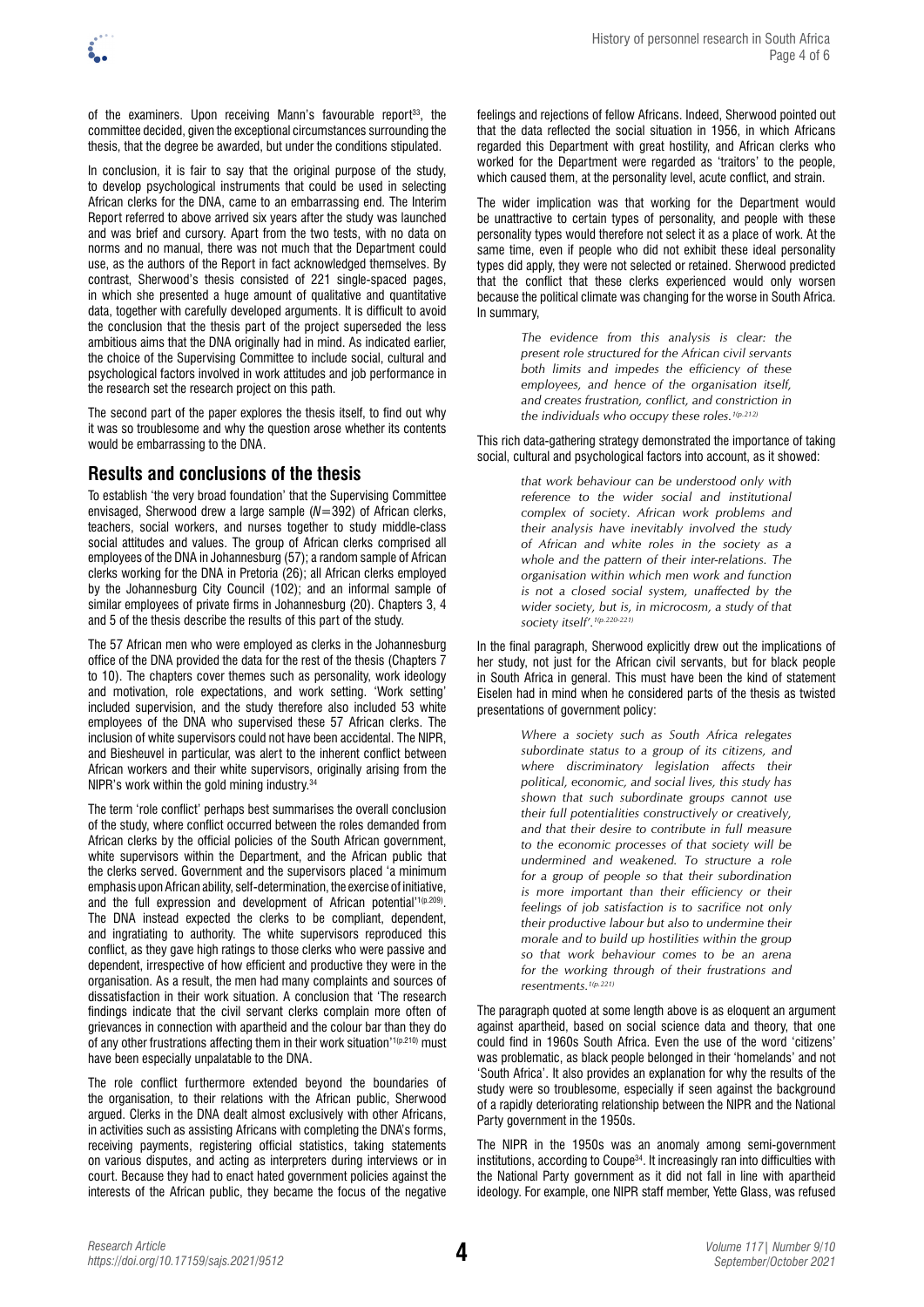

a visa to present at an inter-African labour conference, because of her refusal to adopt the term 'Bantu' in her work.<sup>34(p.61)</sup> Sherwood herself avoided the term 'Bantu' in the thesis, except in the questionnaire for white supervisors. She explained in a footnote that 'The word Bantu was used here in order not to antagonise the white subjects concerned' (underlining in original).1(Appendix B2) Biesheuvel35 recalled that he too was barred from attending at least two conferences on African labour and reminisced about the 'harassment' of the NIPR, which led to contracts from government virtually ceasing. He resigned from the NIPR in 1962. In an interview conducted 20 years later, he had this to say about his resignation: 'I went to SA Breweries in '62 for various reasons – don't want to talk about that. I fell out with the establishment, not the CSIR, but the Government'36(p.2).

#### **Conclusion**

Although this is one relatively small-scale study conducted by social scientists in South Africa in the 1950s, it nevertheless was worthwhile to explore its wider context and implications.

Posel characterised apartheid as a project of white supremacy and of Afrikaner nationalism.<sup>37(p.327)</sup> This neatly captures a major contextual factor to explain why the project and thesis caused such trouble, namely that it contradicted quite fundamental aspects of apartheid's grand design. One such contradiction involved the policy that Africans did not belong as permanent residents in the urban areas of South Africa. This policy was largely administered by the DNA, from where the key participants in the Sherwood study were drawn. The research directly contradicted government policy, and in no uncertain terms, as Eiselen's second reading of its possible impact reflected.

An emphasis on science and being scientific is noticeable almost everywhere in the documents. Kingwill, in a history of the CSIR, commented that the 'the institute (the NIPR – JL) had played a pioneering role in the introduction of the scientific approach to personnel management practice in southern Africa'38(p.268). Sherwood commented in her interview on the importance of her work to be regarded as scientific. The focus on science is not altogether surprising, as 'being scientific' was a typically modern approach to a problem, which provided information for informed and rational planning. Earlier I quoted the work of Posel<sup>8</sup>, who demonstrated the importance of counting and classifying the population in the apartheid state.

Sherwood's research, however, shows that governing with science and numbers contains significant risks for a political party with an ideology like the National Party. The open-endedness of science contains an inherent threat that empirical data may contradict the ideological grounding of policies. In Posel's view,

> *We presume that scientific knowledge has served as one more powerful tool in the hands of the powerful – but the relation between scientific knowledge and political and economic power is more complex than that. The exercise of power was always contested, in many ways apartheid was a 'demented sort of rationalism'.8(p.138)*

In terms of psychology, the NIPR's work in the 1950s and 1960s is often characterised as based on Elton Mayo's human relations approach. Fullagar<sup>39</sup> claimed that the human relations focus in South African personnel psychology has often been described as having 'a cultural bias'. In other words, it 'has always tended to emphasize *cultural* rather than individual differences' (emphasis in original) because 'South African society encourages industrial psychologists to construct theories of black and white behaviour which ignore socio-political determinants'39(p.15). Sherwood's study shows that such a criticism requires more nuance, and that ignoring political and socio-economic factors was not a *sine qua non* of the NIPR's work. Certainly, the work done for her thesis cannot be accused of viewing 'the organization from a closed-system perspective<sup>'39(p.22)</sup>. It was explicitly not reductionistic; instead, it interpreted the troubles experienced by the African clerks within the full range of socio-cultural and political factors that determined their performance and efficiency: job reservation, apartheid legislation, unequal distribution of opportunities, etc. Indeed, Coupe stated that 'not all psychological research in South Africa is narrowly subservient to the interests of the dominant class, and work is occasionally published which is subversive of the ruling ideology'34(p.43). This is perhaps the most significant conclusion one could reach from these events, as made abundantly clear by the consequences for Sherwood's academic project.

## **Acknowledgements**

This work is based on research supported in part by the National Research Foundation of South Africa (grant number 119117). I acknowledge the assistance of Adrian Brock of the University of Cape Town; Carol Crosley, the Registrar of the University of the Witwatersrand; and Nick and John Sherwood, sons of Dr Rae Sherwood.

# **Competing interests**

I have no competing interests to declare.

#### **References**

- 1. Sherwood R. The African civil servant A socio-psychological study [unpublished PhD thesis]. Johannesburg: University of the Witwatersrand; 1960.
- 2. Louw J. South Africa. In: Baker D, editor. The Oxford handbook of the history of psychology. Oxford: Oxford University Press; 2012. p. 43–59.
- 3. Sherwood R. The psychodynamics of race: Vicious & benign spirals. Brighton: Harvester Press; 1980.
- 4. Luruli NM, Mouton J. The early history of research funding in South Africa: From the Research Grant Board to the FRD. S Afr J Sci. 2016;112(5/6), Art. #2015-0097, 6 pages. <http://dx.doi.org/10.17159/sajs.2016/20150097>
- 5. National Archives of South Africa (NASA). Navorsing met betrekking tot die keuring van die Bantoestaatsamptenaar. Geskiedenis van die projek. [Research regarding the selection of the Bantu State official. History of the project.] NSRN Reference N/R/6/394 Part 3. Pretoria: NASA; 1960–1966. Afrikaans.
- 6. National Archives of South Africa (NASA). Untitled document from the DNA, 1954 April 13. Reference N/R/6/394 Part 1. Pretoria: NASA; 1954–1955.
- 7. Bonner P, Delius P, Posel D. The shaping of apartheid. Contradiction, continuity and popular struggle. In: Bonner P, Delius P, Posel D, editors. Apartheid's genesis, 1935-1962. Johannesburg: University of the Witwatersrand Press; 1993. p. 1–41.
- 8. Posel D. A mania for measurement: Statistics and statecraft in the transition to apartheid. In: Dubow S, editor. Science and society in southern Africa. Manchester: Manchester University Press; 2000. p. 116–142.
- 9. National Archives of South Africa (NASA). A study of the Bantu Civil Servant – Report on progress for the year October 1956 – October 1957. Reference N/R/6/394/1 Part 1. Pretoria: NASA; 1954–1955.
- 10. National Archives of South Africa (NASA). Progress report to the Supervising Committee, October 1956 to October 1957. Reference N/R/6/394 Part 3. Pretoria: NASA; 1960–1966.
- 11. Sherwood R. The Bantu clerk: A study of role expectations. J Soc Psychol. 1958;47:285–316. <https://doi.org/10.1080/00224545.1958.9919247>
- 12. Sherwood R. Motivational analysis: A comparison of job attitudes among African and American professional and clerical workers. Proc S Afr Psychol Assoc. 1956–7;7&8:27–28.
- 13. National Archives of South Africa (NASA). Notes from the Supervising Committee meeting, September 1955. Reference N/R/6/394 Part 3. Pretoria: NASA; 1960–1966.
- 14. Minutes of a meeting of an ad hoc committee, dated 9 October 1973. University of the Witwatersrand, Faculty of Arts, Central Records Office, Archives Section, Document S73/811 (F.A. 102); 1973.
- 15. National Archives of South Africa (NASA). Letter of 3 October 1960 to the Registrar of the University of the Witwatersrand, Johannesburg. Reference N/R/6/394 Part 3. Pretoria: NASA; 1960–1966.
- 16. National Archives of South Africa (NASA). Letter of 14 November 1960 to the Supervising Committee. Reference N/R/6/394 Part 3. Pretoria: NASA; 1960–1966.